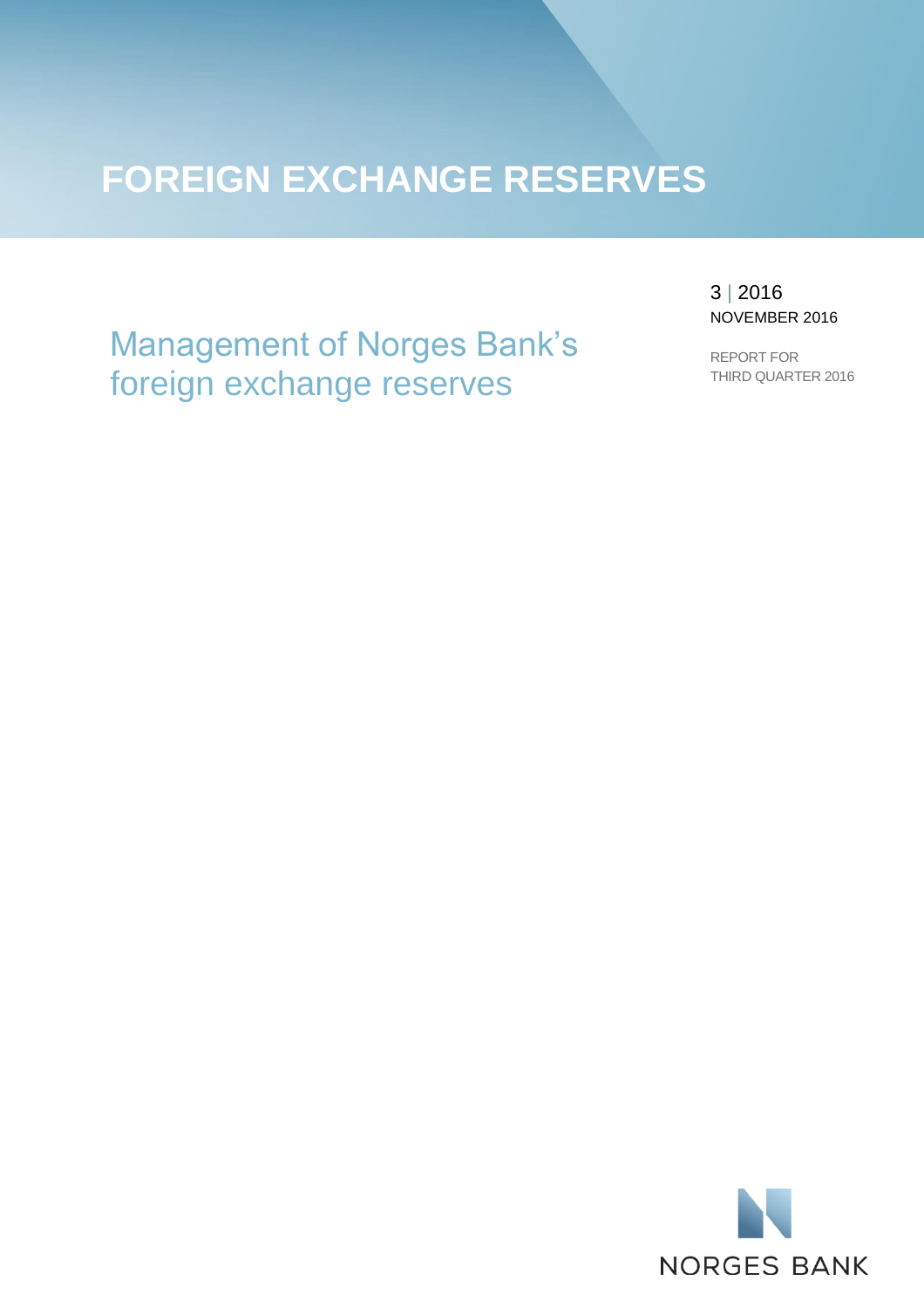# **CONTENTS**

## NORGES BANK

## **QUARTERLY REPORT**  $3 | 2016$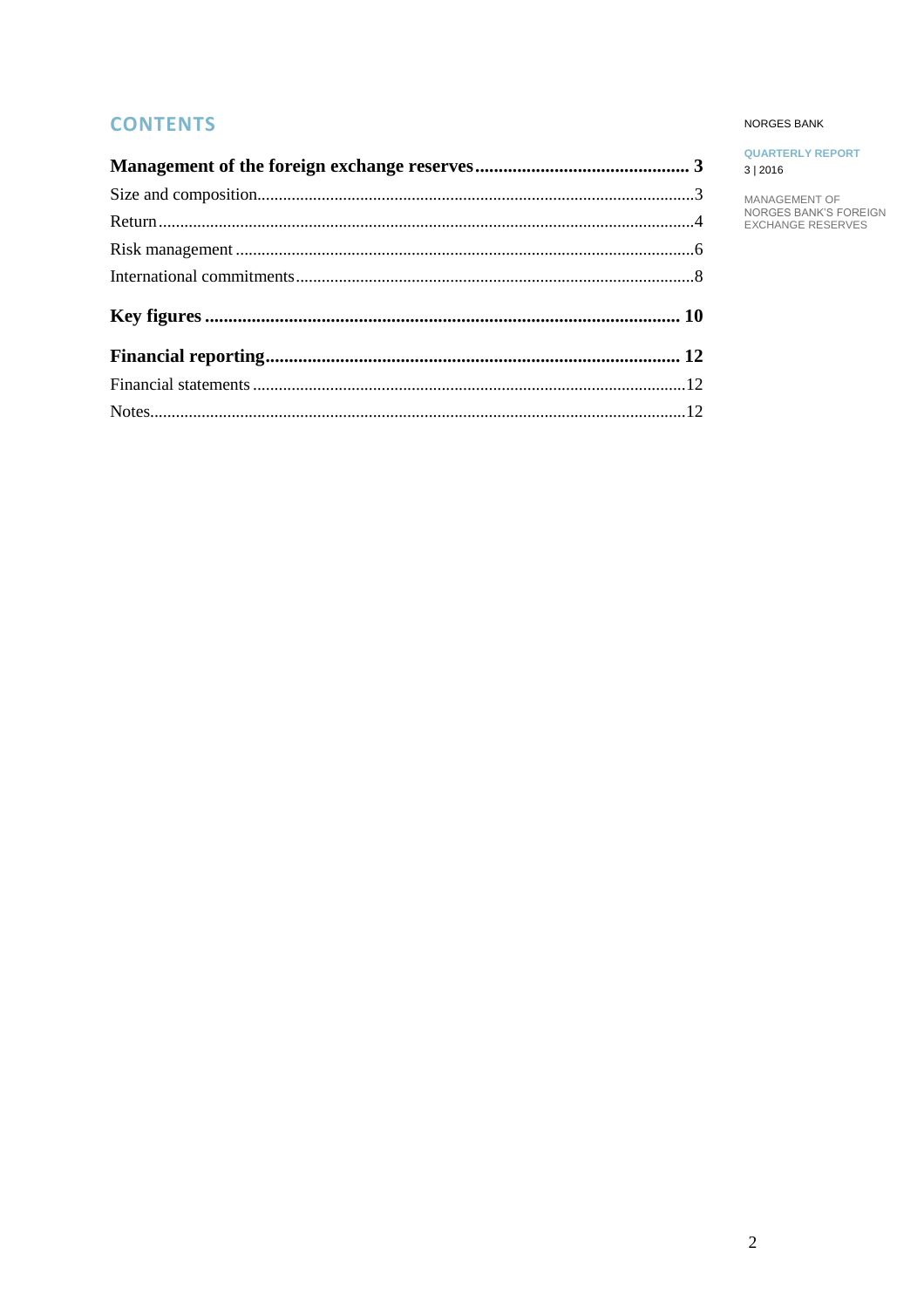# <span id="page-2-0"></span>**MANAGEMENT OF THE FOREIGN EXCHANGE RESERVES**

Norges Bank's foreign exchange reserves shall be available for use as part of the conduct of monetary policy with a view to promoting financial stability and to meet Norges Bank's international commitments to the International Monetary Fund (IMF) and individual countries. The reserves are divided into a long-term portfolio, a money market portfolio and a petroleum buffer portfolio. Norges Bank Investment Management manages the long-term portfolio, while the money market portfolio and petroleum buffer portfolio are managed by Norges Bank Markets and Banking Services.

The foreign exchange reserves shall be invested so that at least SDR 10bn, including the entire money market portfolio, can be used within a single trading day without having to realise any appreciable losses. The money market portfolio shall be between SDR 3.5bn and SDR 4.5bn and be invested in short-term fixed income instruments. The benchmark index for the money market portfolio is a composite of USD and EUR overnight money market indices and Treasury bill indices for the same currencies. The long-term portfolio shall be invested in equities and fixed income instruments. The benchmark index for the long-term portfolio is a composite of global equity and bond indices.

The purpose of the petroleum buffer portfolio is to provide for an appropriate management of the government's need for converting foreign currency and NOK. The portfolio is intended to receive the government's cash flow from petroleum activities in foreign currency and manage any transfers to and from the Government Pension Fund Global (GPFG). The petroleum buffer portfolio is invested in short-term fixed income instruments. No benchmark index has been set for the petroleum buffer portfolio.

## **Main points from 2016 Q3**

- The market value of Norges Bank's foreign exchange reserves was NOK 451.4bn at the end of 2016 Q3, a reduction of NOK 15.3bn during the quarter.
- In international currency terms, the return on the foreign exchange reserves, excluding the petroleum buffer portfolio, was 1.87%. The return was 5.14% on equity investments and 0.07% on both long-term and short-term fixed income investments.
- The size and liquidity of the foreign exchange reserves are regarded as being sufficient for meeting Norges Bank's commitments. Liquid investments amount to SDR 24.8bn.

## <span id="page-2-1"></span>**Size and composition**

The market value of the foreign exchange reserves was NOK 451.4bn at the end of 2016 Q3. The reserves comprise the long-term portfolio, with NOK 391.5bn, the money market portfolio, with NOK 45.8bn and the petroleum buffer portfolio, with NOK 14.1bn. The value of the reserves decreased by NOK 15.3bn during the quarter. A stronger krone and a net capital outflow reduced the reserves by NOK 17.9bn and NOK 3.6bn, respectively, while the return in international currency in isolation contributed an increase of approximately NOK 6.3bn.

#### NORGES BANK

### **QUARTERLY REPORT** 3 | 2016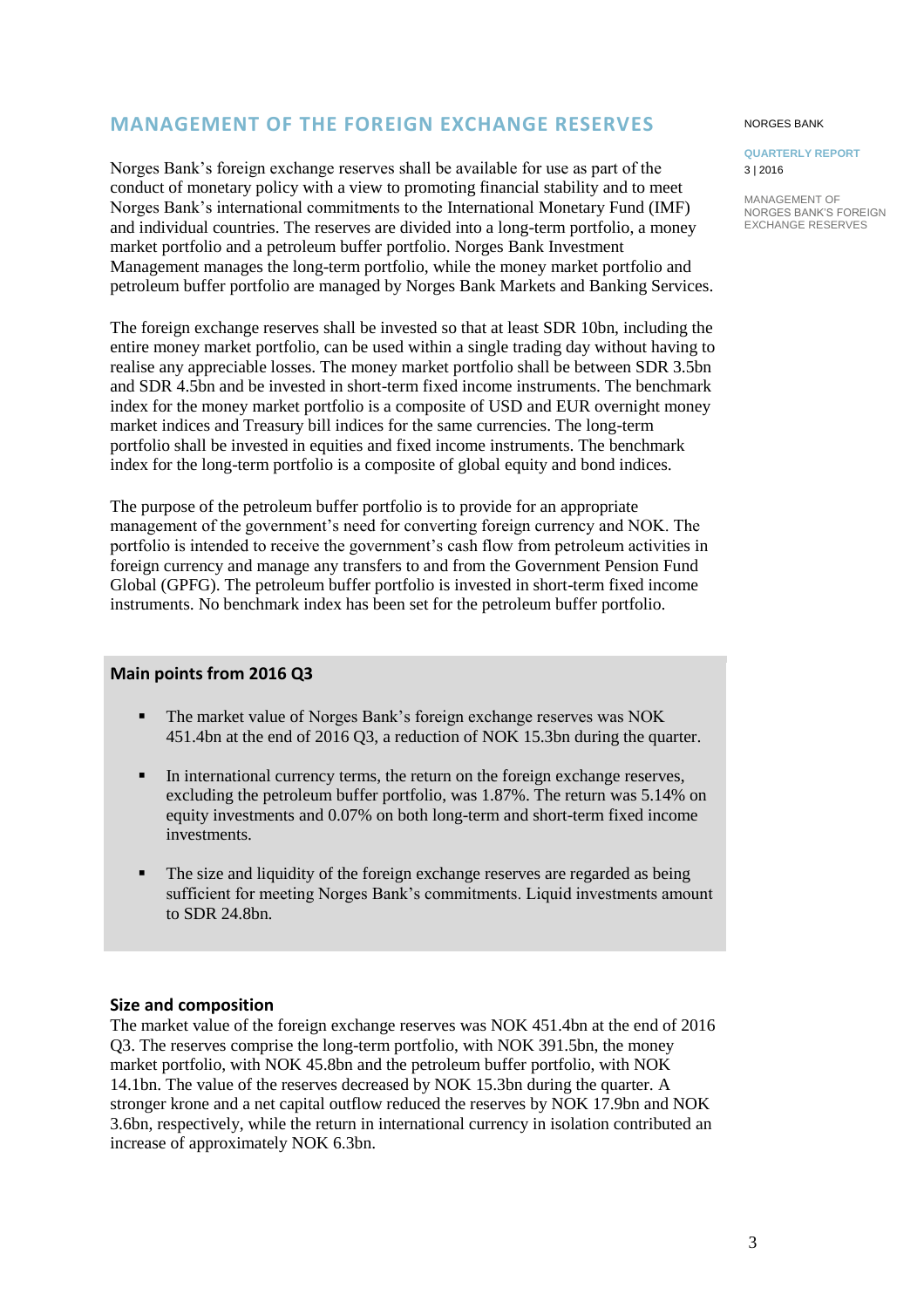**Chart 1** Composition of the foreign exchange reserves. In billions of NOK **Table 1** Market value of the foreign exchange reserves at the end of



| 2016 Q3. In billions of NOK                                                 |         |
|-----------------------------------------------------------------------------|---------|
|                                                                             |         |
|                                                                             | 2016 Q3 |
| Money market investments                                                    | 45.8    |
| Long-term fixed income investments                                          | 230.9   |
| Equity investments                                                          | 160.6   |
| Petroleum buffer portfolio                                                  | 14.1    |
| Foreign exchange reserves                                                   | 451.4   |
| Total change during the period                                              | $-15.3$ |
| Return*                                                                     | 6.3     |
| Movements in the krone exchange rate                                        | $-17.9$ |
| Net transfers                                                               | $-3.6$  |
| *Net income from financial instruments before foreign exchange gains/losses |         |

\*Net income from financial instruments before foreign exchange gains/losses (see note 2 for Q3 returns on page 13).

## <span id="page-3-0"></span>**Return**

In 2016 Q3, the return on the foreign exchange reserves was 1.87%, up from 1.01% in Q2. The return was 5.14% on equity investments and 0.07% on both long-term and short-term fixed income investments.



|                                        | 2016 Q3 |
|----------------------------------------|---------|
| Return:                                |         |
| Money market investments               | 0.07    |
| Long-term fixed income investments     | 0.07    |
| <b>Equity investments</b>              | 5.14    |
| Foreign exchange reserves*             | 1.87    |
|                                        |         |
| Relative return:                       |         |
| Money market investments               | 0.03    |
| Long-term fixed income investments     | 0.01    |
| <b>Equity investments</b>              | 0.10    |
| *Excluding petroleum buffer portfolio. |         |

## *Return in international currency terms*

The foreign exchange reserves are invested in international financial instruments in foreign currency. The return on the foreign exchange reserves is measured primarily in terms of international currency, ie weighted composites of the currencies in the portfolios' benchmark indices. These composites are referred to as the foreign exchange reserves' currency baskets, and currently comprise nine currencies for equity and long-term fixed income investments. For money market investments, the currency basket comprises EUR and USD. Unless otherwise specified in the text, return is measured in terms of the foreign exchange reserves' currency baskets. The petroleum buffer portfolio, which is not held for the purpose of crisis management, is excluded from return reporting.

## MONEY MARKET INVESTMENTS

The return on money market investments was 7 basis points in 2016 Q3, 3 basis points higher than the benchmark index.

Yields on US Treasury bills rose over the course of Q3, and the yield curve for maturities up to one year steepened. While short-term Treasury bill yields ended the quarter approximately unchanged, yields with maturities of approximately one year rose by 14 basis points. This was to a large degree a reversal of the movements surrounding the UK referendum, with interest rates returning to levels prevailing at the beginning of the year. During Q3, solid US key data increased market expectations of an increase in

#### NORGES BANK

## **QUARTERLY REPORT** 3 | 2016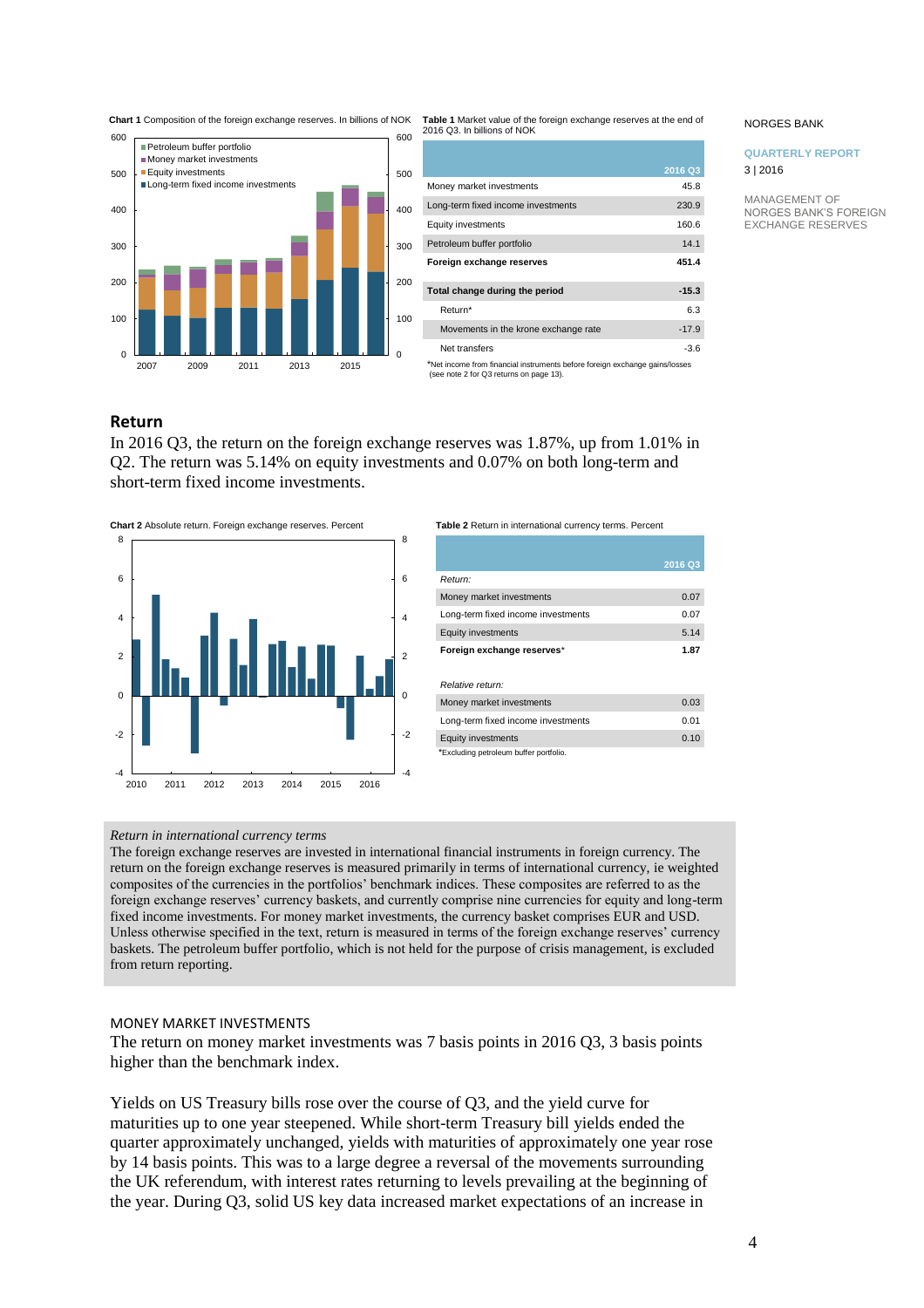policy rates by the Federal Reserve, which may explain some of the rise in yields. The money market fund reform in the US has also contributed and may have influenced the slope of the curve.

Despite ECB's unchanged monetary policy stance and market expectations of further reductions in the deposit facility rate pushed further out in time, yields on German Treasury bills fell in Q3. The effects of the ECB's asset purchase programme have continued to keep euro area yields low and the shortage of German Treasury bills ensured that yields were low at the end of the period. Shorter yields fell more than the longest yields, which fell by 5 basis points.



#### NORGES BANK

### **QUARTERLY REPORT** 3 | 2016

MANAGEMENT OF NORGES BANK'S FOREIGN EXCHANGE RESERVES

## LONG-TERM FIXED INCOME INVESTMENTS

The return on long-term fixed income investments was 0.07% in 2016 Q3. Returns were positive on bonds in EUR and JPY, which were 1.22% and 0.65%, respectively. On the negative side, returns on securities in USD and GBP were -0.45% and -2.28%, respectively. The portfolio outperformed its benchmark index by 1 basis point for Q3.



## EQUITY INVESTMENTS

The return on equity investments was 5.14% in 2015 Q3. Asian equities posted the highest return in Q3, 8.68%, while European and US equities posted returns of 5.66% and 4.26%, respectively. Technology and finance were the sectors with the highest returns for the quarter, with 13.40% and 7.01%, respectively.

The equity portfolio earned an excess return of 10 basis points in Q3 compared to its benchmark index. The excess return was distributed over a number of sectors. Manufacturing and consumer goods, with 3 and 2 basis points, respectively, made the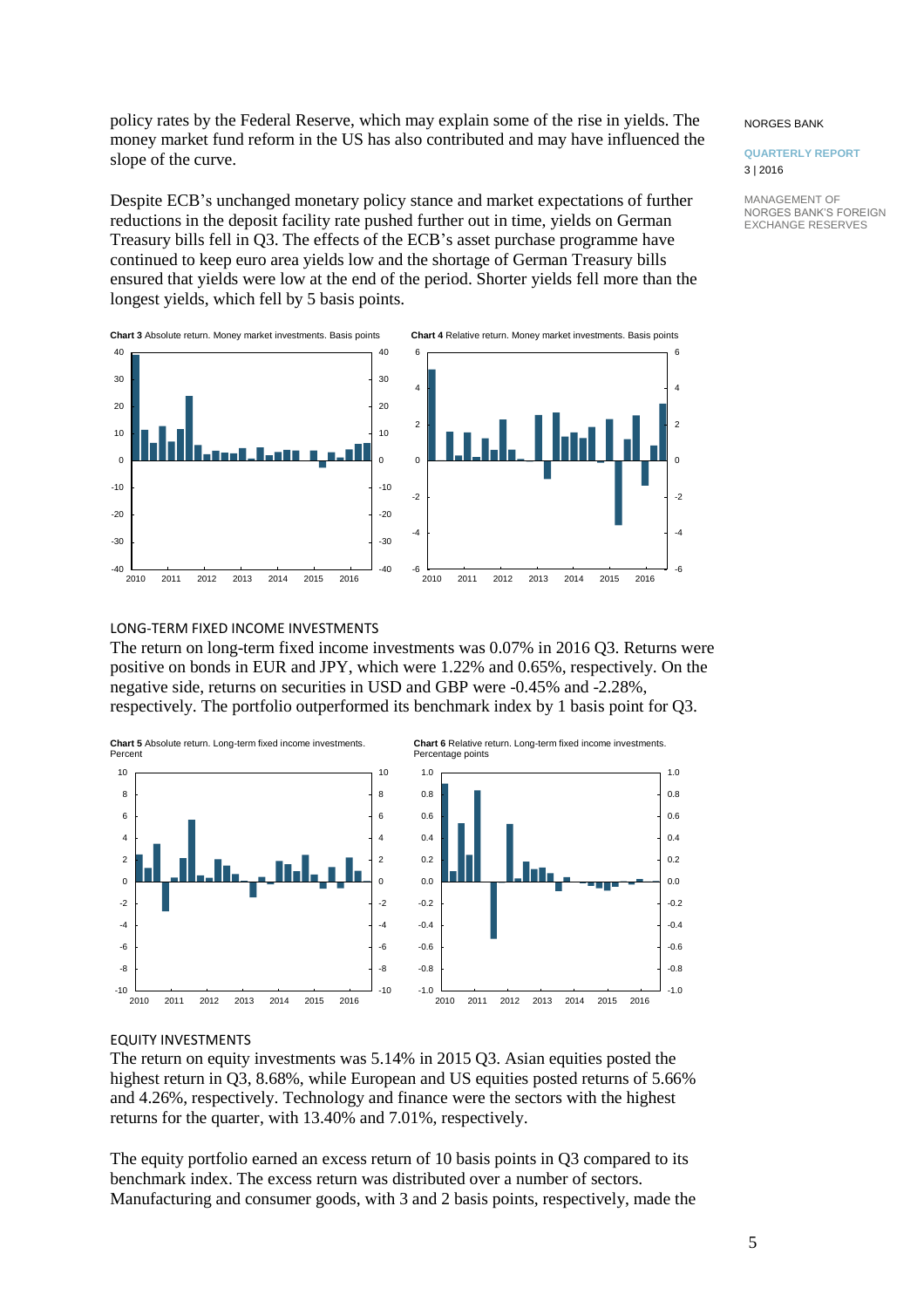largest contributions. Management of the equity portfolio continues to remain close to the index with some use of enhanced indexing strategies. These strategies made a positive contribution.



#### NORGES BANK

## **QUARTERLY REPORT** 3 | 2016

MANAGEMENT OF NORGES BANK'S FOREIGN EXCHANGE RESERVES

## *Benchmark indices*

The strategic benchmark index for equity investments is a tax-adjusted version of the FTSE All-World Developed Market Index. The strategic benchmark index for long-term fixed income investments is based on Barclays Capital Global Aggregate Bond Index, but limited to sovereign bonds issued by the governments of France, Germany, Japan, the UK and the US and with a residual maturity of less than 10 years. The currency weighting of the index is 35% EUR, 45% USD, 10% GBP and 10% JPY. Fixed income securities comprise 60% of the strategic benchmark index for equity and long-term fixed income investments and equities comprise 40%.

The currency weighting of the strategic benchmark index for the money market portfolio is 75% USD and 25% EUR. The cash portion accounts for 10% and comprises the Merrill Lynch Overnight Index for USD and EUR. The securities portion comprises Barclays Capital Treasury bill indices: German Bubill Index and US T-bills.

## <span id="page-5-0"></span>**Risk management**

The foreign exchange reserves' market risk is determined by the composition of investments and movements in equity prices, foreign exchange rates, interest rates and credit spreads. No single measure can fully capture market risk. In this report, market risk is measured by the standard deviation in the rate of return in international currency terms<sup>1</sup>. This risk measure provides an estimate of how much the value of the portfolio can be expected to change in the course of a year. For equity and long-term fixed income investments, expected absolute volatility was 13.0% and 1.9%, respectively, at the end of 2016 Q3, approximately unchanged on the previous quarter. For the money market portfolio, expected absolute volatility was approximately zero. During the quarter, there was little change in absolute volatility for the foreign exchange reserves as a whole.

While absolute volatility provides an indication of how much the foreign exchange reserves are expected to fluctuate in value, relative volatility provides an indication of how much the portfolios can be expected to fluctuate in value compared with the portfolio's benchmark index.<sup>2</sup> At the end of  $Q3$ , expected relative volatility of equity and long-term fixed income investments was 0.15 and 0.03 percentage point,

l

<sup>2</sup> Under the guidelines for equities and long-term fixed income investments issued by the governor, the aim of management is to limit expected relative volatility to no more than 1.0 percentage point (100 basis points). In the guidelines for the money market portfolio, a limit of 1.0 percentage point has been set for expected relative volatility. Relative volatility of 1 percentage point means that the excess return on the portfolio is expected to be within the interval ±1.0 percentage point in two out of three years.

<sup>&</sup>lt;sup>1</sup> Also referred to as absolute volatility.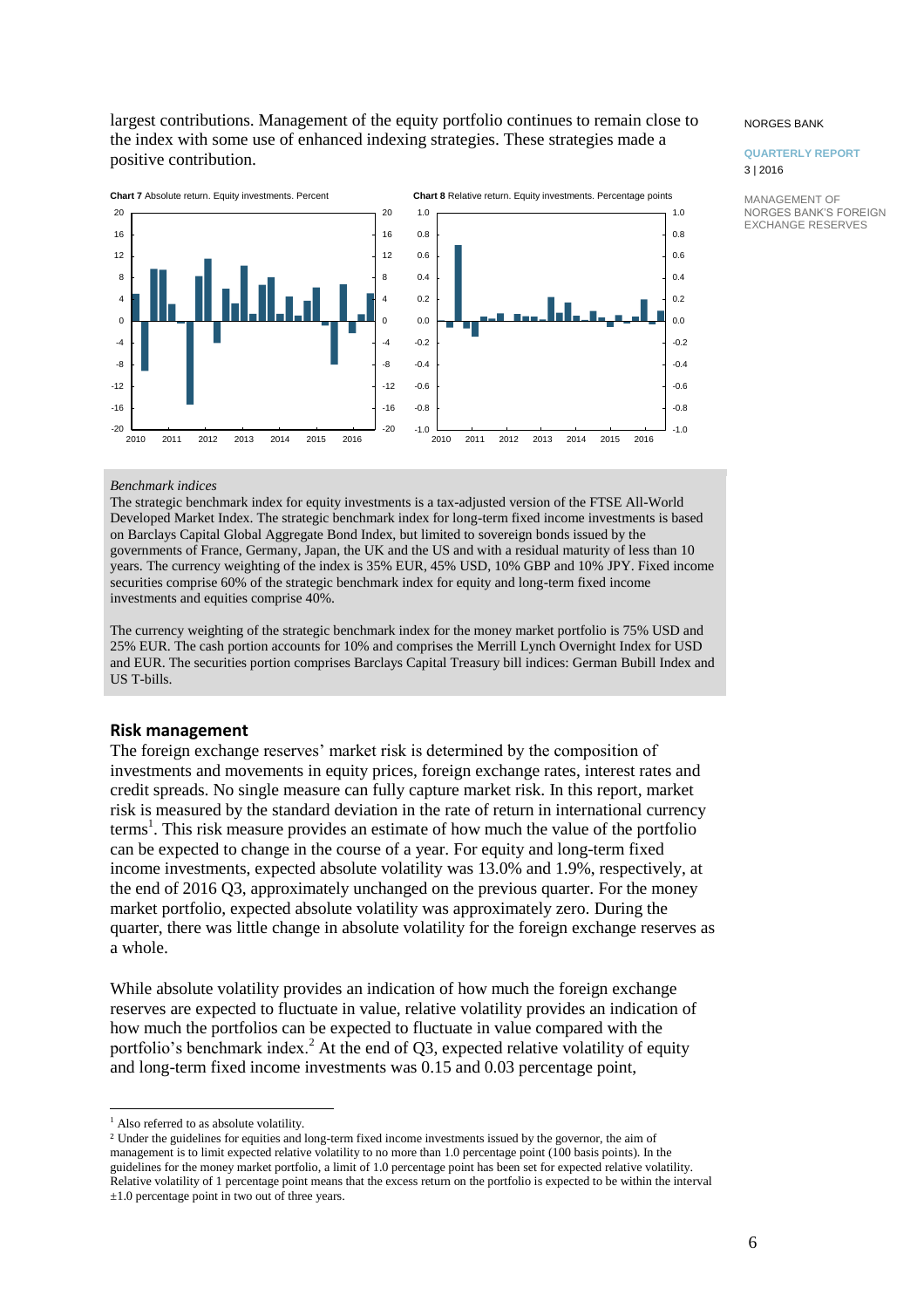## respectively. The expected relative volatility of the money market portfolio was 0.07 percentage point.

#### **Chart 9** Expected absolute volatility excluding exchange rate movements. Foreign exchange reserves. Percent **Chart 10** Expected relative volatility including exchange rate movements. Foreign exchange reserves. Percentage points 5 10 15 20 25 5 10 15 20 25 Long-term fixed income investments Equity investments -Money market investments  $\frac{1}{\text{Sen 16}}$  0.0 0.2 0.4 0.6 0.8 1.0 1.2 1.4  $_{\rm 0.0}^{\rm 0.0}$   $_{\rm Jan\ 15}^{\rm 0.0}$ 0.2 0.4 0.6 0.8 1.0 1.2 1.4 Long-term fixed income investments Equity investments -Money market investments New benchmark 2015Q1

#### NORGES BANK

## **QUARTERLY REPORT** 3 | 2016

MANAGEMENT OF NORGES BANK'S FOREIGN EXCHANGE RESERVES

Another measure of market risk is duration, which measures a portfolio's pricesensitivity to interest rate changes. At the end of Q3, the durations of long-term fixedincome investments and the money market portfolio were 4.23 and 0.13 years, respectively, whereas they were 4.36 and 0.18 years, respectively, at the end of Q2.

Jan 15 Jun 15 Nov 15 Apr 16 Sep 16

0

Jan 15 Jun 15 Nov 15 Apr 16 Sep 16

 $0$  –<br>Jan 15

Credit and counterparty risk is defined as the risk of losses if issuers or counterparties default on payment obligations. Credit risk on the fixed income investments in the foreign exchange reserves is low. At the end of 2016 Q3, 91% was invested in government securities rated AA or higher. A considerable portion of fixed income investments, 67% of Treasury bills and 45% of sovereign bonds, is issued by the US and has a AAA rating.

| Table 3 Fixed income investments in the foreign exchange reserves at the end of Q3 by credit rating. Percent |  |
|--------------------------------------------------------------------------------------------------------------|--|
|                                                                                                              |  |

|                                       | <b>AAA</b> | AA   | А   | <b>BBB</b> | Lower | <b>Total</b> |
|---------------------------------------|------------|------|-----|------------|-------|--------------|
| Treasury bills                        | 7.4        | 0.0  | 0.0 | 0.0        | 0.0   | 7.4          |
| Sovereign bonds                       | 55.7       | 27.5 | 9.4 | 0.0        | 0.0   | 92.6         |
| Corporate bonds                       | 0.0        | 0.0  | 0.0 | 0.0        | 0.0   | 0.0          |
| <b>Total fixed income instruments</b> | 63.1       | 27.5 | 9.4 | 0.0        | 0.0   | 100.0        |

<span id="page-6-0"></span>

At the end of Q3, NOK 140bn was invested in US and German sovereign bonds, which are considered to be highly liquid investments.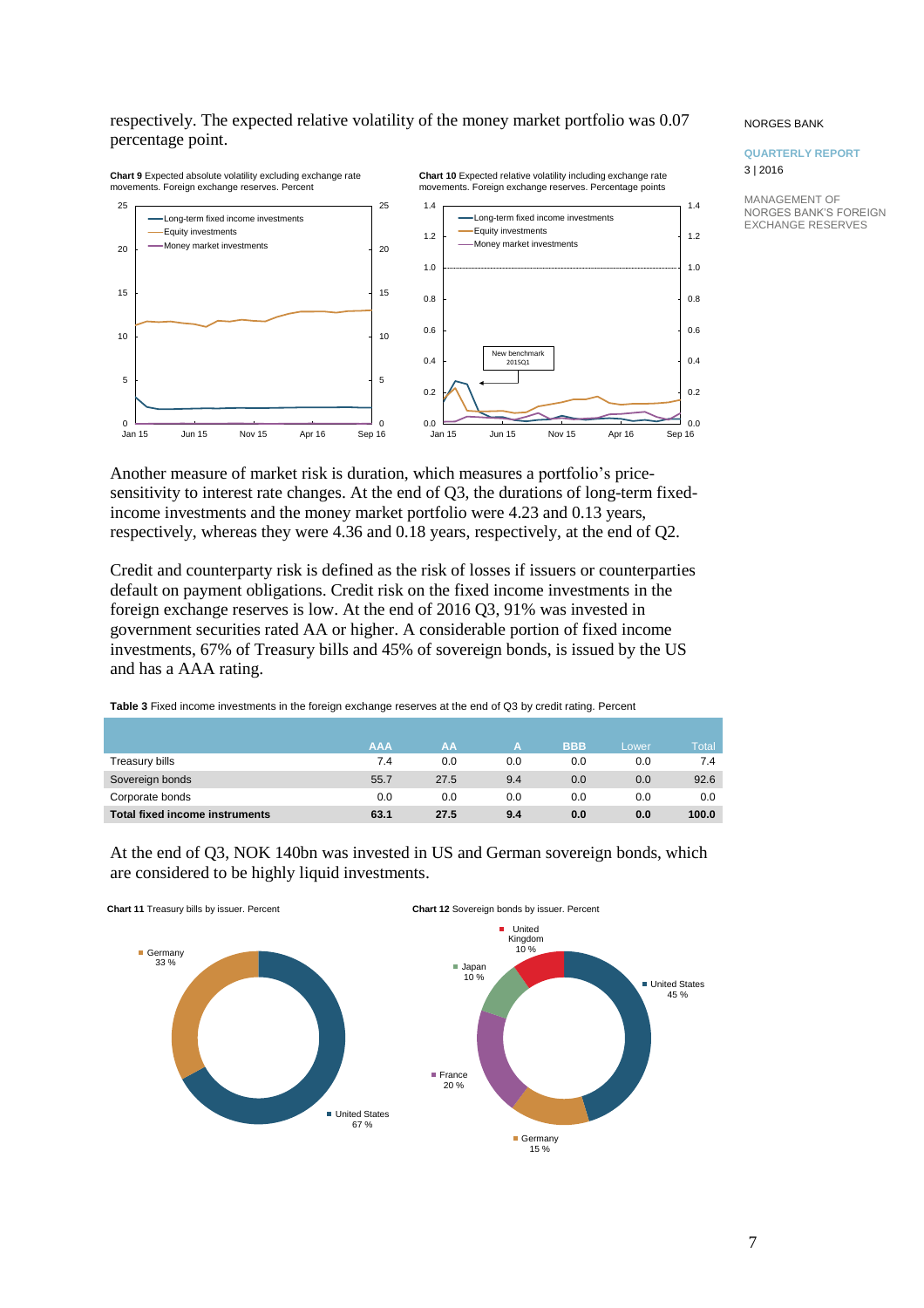## **International commitments**

The foreign exchange reserves are held for the purpose of crisis management and shall be used as part of the conduct of monetary policy with a view to promoting financial stability and to meet Norges Bank's international commitments to the International Monetary Fund (IMF) and individual countries.

Pursuant to the Norges Bank Act, Norges Bank shall meet the commitments ensuing from membership of the IMF. This membership entails a standing commitment to furnish foreign exchange for IMF loans to other member countries. Table 4 summarises amounts related to the IMF recognised in the balance sheet at the end of 2016 Q3. The size and liquidity of the foreign exchange reserves are assessed to be sufficient to meet Norges Bank's international commitments (see page 9).

#### NORGES BANK

#### **QUARTERLY REPORT** 3 | 2016

MANAGEMENT OF NORGES BANK'S FOREIGN EXCHANGE RESERVES

| Table 4 Claims on and liabilities to the International Monetary Fund (IMF) at 30 September 2016. In millions of NOK |  |  |
|---------------------------------------------------------------------------------------------------------------------|--|--|

| $\sim$ 0.000 0.000 0.000 0.000 0.000 0.000 0.000 0.000 0.000 0.000 0.000 0.000 0.000 0.000 0.000 0.000 0.000 0.000 0.000 0.000 0.000 0.000 0.000 0.000 0.000 0.000 0.000 0.000 0.000 0.000 0.000 0.000 0.000 0.000 0.000 0.000 |                                |                                 |                 |             |                                   |  |  |
|--------------------------------------------------------------------------------------------------------------------------------------------------------------------------------------------------------------------------------|--------------------------------|---------------------------------|-----------------|-------------|-----------------------------------|--|--|
|                                                                                                                                                                                                                                |                                | Recognised in the balance sheet |                 |             |                                   |  |  |
|                                                                                                                                                                                                                                | Loan resource<br>commitments** | Drawn on<br>commitmen           | Subscription*** | <b>SDRs</b> | <b>Total amount</b><br>recognised |  |  |
| Financial assets                                                                                                                                                                                                               |                                |                                 |                 |             |                                   |  |  |
| IMF subscription (quota)*                                                                                                                                                                                                      |                                |                                 | 41 988          |             | 41 988                            |  |  |
| <b>Holdings of SDRs</b>                                                                                                                                                                                                        |                                |                                 | ۰               | 14 223      | 14 2 23                           |  |  |
| Loans to the $IMF - NAB$                                                                                                                                                                                                       | 21 991                         | 3845                            |                 |             | 3845                              |  |  |
| Loans to the IMF - Bilateral agreement                                                                                                                                                                                         | 67 092                         |                                 |                 |             |                                   |  |  |
| Loans to the IMF - PRGT                                                                                                                                                                                                        | 3 3 5 5                        | 3 2 6 5                         |                 |             | 3 2 6 5                           |  |  |
| <b>Claims on the IMF</b>                                                                                                                                                                                                       |                                | 7 1 1 0                         | 41 988          | 14 223      | 63 321                            |  |  |
| <b>Financial liabilities</b>                                                                                                                                                                                                   |                                |                                 |                 |             |                                   |  |  |
| Krone liability to the IMF                                                                                                                                                                                                     |                                |                                 | 39 417          |             | 39 417                            |  |  |
| Equivalent value of SDR allocations                                                                                                                                                                                            |                                |                                 |                 | 17480       | 17 480                            |  |  |
| <b>Liabilities to the IMF</b>                                                                                                                                                                                                  |                                |                                 | 39 417          | 17480       | 56 897                            |  |  |
|                                                                                                                                                                                                                                |                                |                                 |                 |             |                                   |  |  |
| Net positions with the IMF                                                                                                                                                                                                     |                                | 7 1 1 0                         | 2571            | $-3257$     | 6425                              |  |  |

\* The IMF allocates quotas to member countries which primarily reflect member countries' relative size in the world economy. The quota provides the basis for determining the member country's voting power in the IMF, the member's financial contribution to the IMF, the amount of financing the<br>member can access in the event of balance of payments problems and the amo

\*\* Commitments giving the IMF a borrowing facility with Norges Bank up to an agreed amount. Only the portion drawn is recognised in the balance<br>sheet. Norges Bank's commitments to the IMF are in SDRs; amounts have been tra

IMF, ie the net amount at the bottom of the column.



**Chart 13** Claims on and liabilities to the International Monetary Fund (IMF) at 30 September 2016. In billions of NOK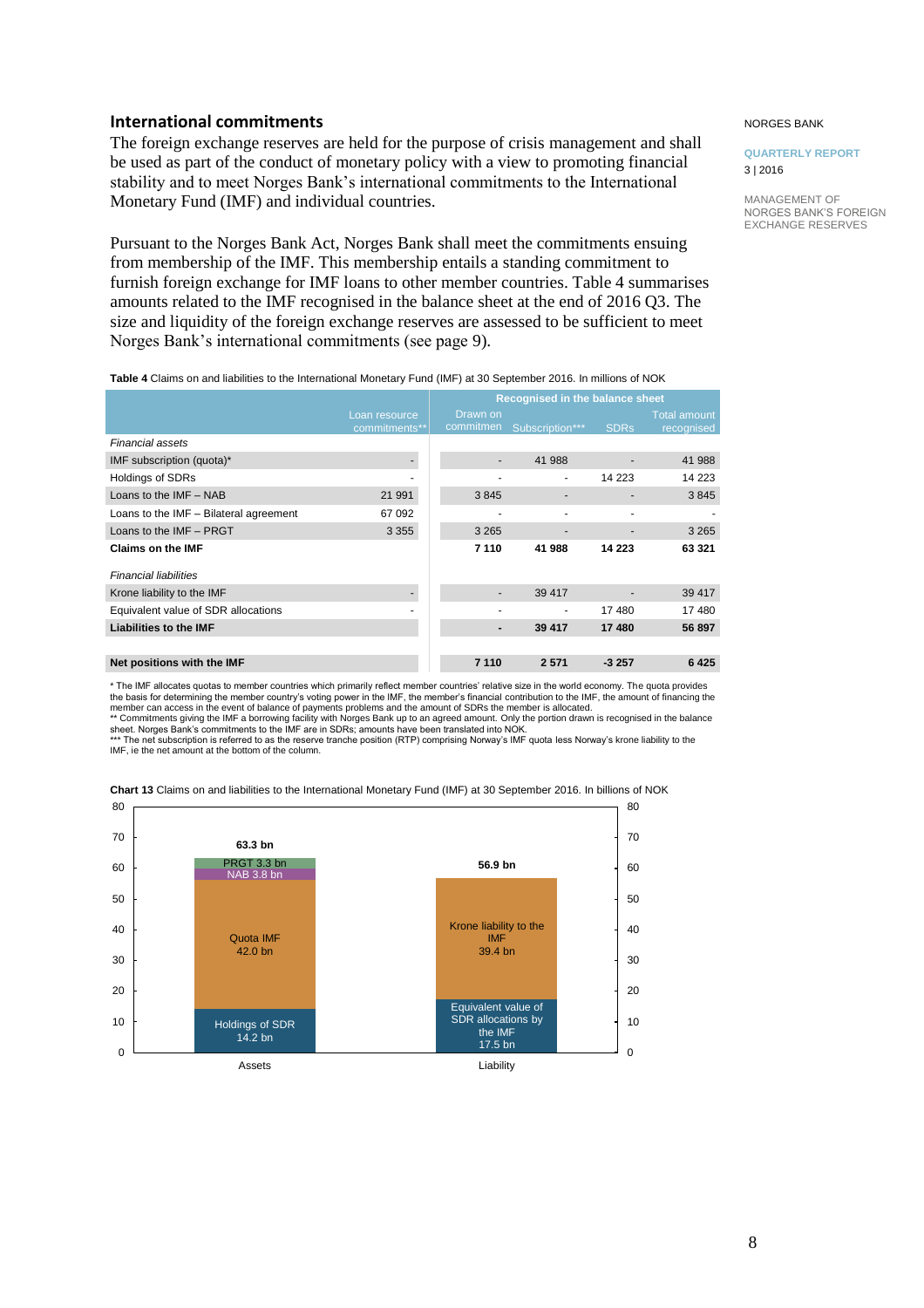## **Overview – Norges Bank's commitments to the IMF at 30 September 2016**

## *Quota*

In 2010, the IMF approved the 14th General Review of Quotas, which entailed a doubling of member countries' IMF quota subscriptions. The payment was made on 17 February 2016, increasing Norway's quota to  $SDR<sup>3</sup>$  3 755m.

The amount drawn<sup>4</sup> rose following the financial crisis, but in recent years has fallen again. At the end of 2016 Q3, the amount drawn totalled SDR 230m (Chart 14).

#### *NAB*

On the same date Norges Bank paid its quota increase, Norway's loan resource commitments under the NAB<sup>5</sup> were reduced by approximately the same amount. This did not involve any transactions. Norges Bank's commitments under this lending programme were reduced to SDR 1 967m (Chart 15). Total outstanding drawings were SDR 344m at the end of 2016 Q3.

When the IMF has a need for funds, it normally draws on quota commitments and the NAB. Following the quota increase, owing to a reduction of commitments under the NAB in the same amount, Norges Bank's total commitments to the IMF are virtually unchanged. Commitments under the quota and NAB are SDR 5 722m. At the end of Q3, the IMF had drawn SDR 574m. A further SDR 5 148m may thus be drawn under these arrangements. Following the quota increase, the NAB plays a more traditional role as support for quota-based financing.

#### *Bilateral agreements*

In 2012, Norges Bank provided the IMF with a borrowing facility under a bilateral borrowing agreement of SDR 6 000m. The IMF will draw on the facility only in very special circumstances.

#### *PRGT*

l

In June 2010, the Ministry of Finance and the IMF signed an agreement under which Norway will furnish SDR 300m in loan resources to the IMF's programme for low income countries  $(PRGT<sup>6</sup>)$ . Norges Bank is the agent for the loan and administers the commitments. At the end of 2016 Q3, SDR 292m had been drawn (Chart 16).

## *Holdings of SDRs*

The IMF has allocated SDRs to member countries. Member countries may change their SDR holdings by purchasing from or selling to members who have voluntarily agreed to be a counterparty in SDR transactions. In 2009, Norges Bank entered into a new agreement with the IMF on the voluntary purchase and sale of SDRs, as long as holdings remain within 50%-150% of SDR allocations. In 2009, SDR allocations increased from SDR 168m to SDR 1 563m. Thus, if other countries wish to sell SDRs, Norges Bank may have to increase holdings of SDRs to SDR 2 345m. Purchases of SDRs are charged to the foreign exchange reserves. The agreement also gives Norges Bank the right to sell SDRs. At the end of Q3, holdings of SDRs were SDR 1 272m (Chart 17).





## **Chart 15** NAB. In millions of SDRs



#### **Chart 16** PRGT. In millions of SDRs







#### NORGES BANK

#### **QUARTERLY REPORT** 3 | 2016

<sup>&</sup>lt;sup>3</sup> Special Drawing Right (SDR). The SDR is an instrument the IMF can use to allocate international liquidity. The value of the SDR is based on a basket of four currencies: the US dollar (42%), euro (37%), Japanese yen (10%) and pound sterling (11%). At 30 September 2016, SDR  $1 = NOK$  11.18.

Amount drawn is equal to the reserve tranche position.

<sup>5</sup> New Arrangements to Borrow (NAB).

<sup>6</sup> Poverty Reduction and Growth Trust (PRGT).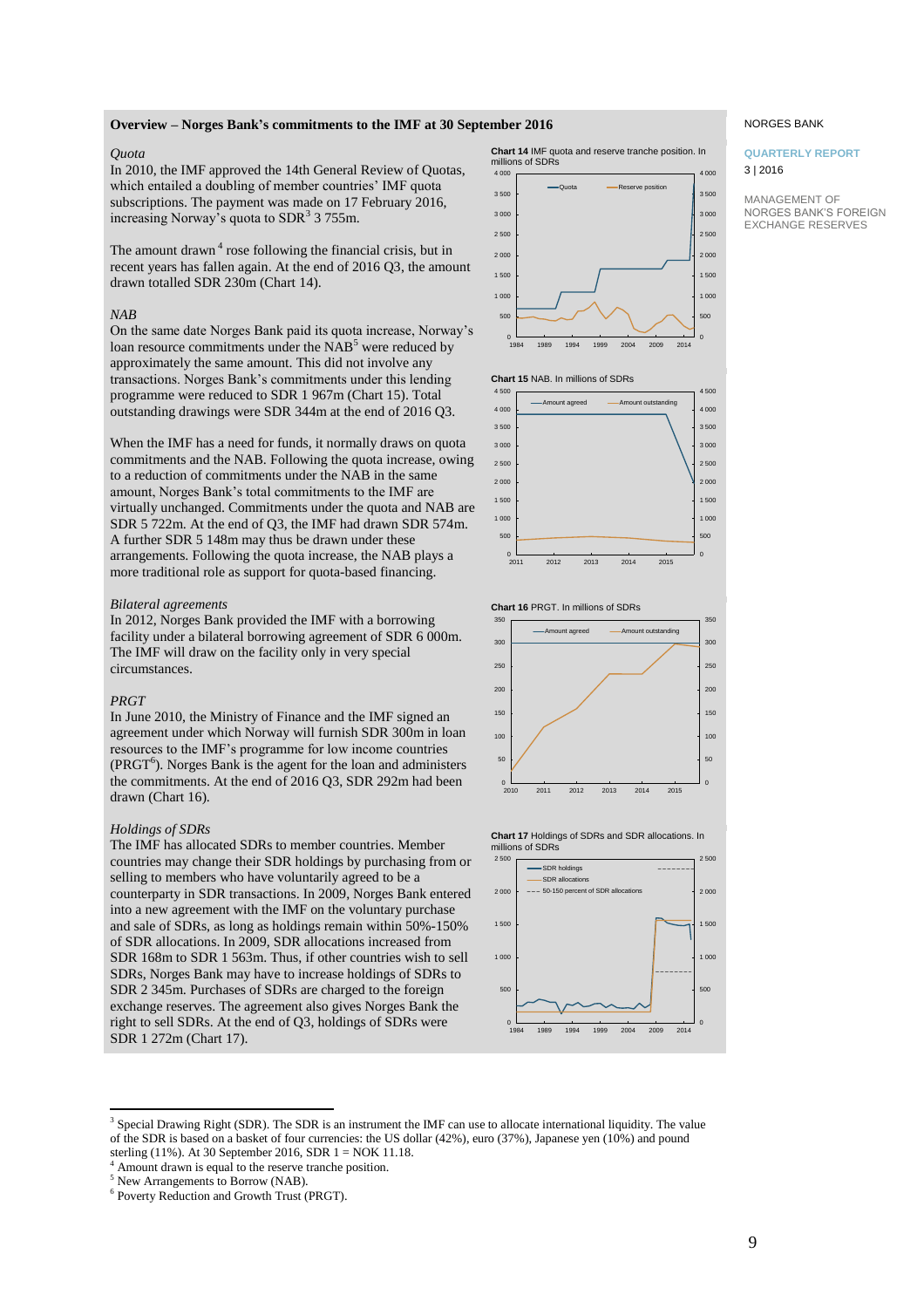# <span id="page-9-0"></span>**KEY FIGURES**

Market value of the foreign exchange reserves. In billions of NOK

|                                                   | 2016<br>$Q_3$ | 2016<br>Q <sub>2</sub> | 2016<br>Q <sub>1</sub> | 2015<br>Q <sub>4</sub> | 2015<br>Q3 |
|---------------------------------------------------|---------------|------------------------|------------------------|------------------------|------------|
| Money market investments                          | 45.8          | 47.7                   | 47.3                   | 50.3                   | 49.8       |
| Long-term fixed income investments                | 230.9         | 241.1                  | 236.8                  | 241.9                  | 236.9      |
| Equity investments                                | 160.6         | 159.7                  | 156.5                  | 169.2                  | 154.3      |
| Petroleum buffer portfolio                        | 14.1          | 18.2                   | 20.6                   | 8.7                    | 18.1       |
| Foreign exchange reserves                         | 451.4         | 466.6                  | 461.3                  | 470.1                  | 459.1      |
|                                                   |               |                        |                        |                        |            |
| Total change during the quarter                   | $-15.3$       | 5.4                    | $-8.8$                 | 11.0                   | 1.8        |
| Return                                            | 6.3           | 4.7                    | $-0.5$                 | 10.5                   | $-6.8$     |
| Changes due to movements in the NOK exchange rate | $-17.9$       | 2.6                    | $-20.3$                | 11.1                   | 32.9       |
| Net transfers                                     | $-3.6$        | $-2.0$                 | 11.9                   | $-10.6$                | $-24.3$    |

## Return in international currency terms. Percent

|                                         | 2016<br>Q <sub>3</sub> | 2016<br>Q2 | 2016<br>Q1 | 2015<br>Q <sub>4</sub> | 2015<br>Q3 |
|-----------------------------------------|------------------------|------------|------------|------------------------|------------|
| Portfolio:                              |                        |            |            |                        |            |
| Money market investments                | 0.07                   | 0.06       | 0.05       | 0.01                   | 0.03       |
| Long-term fixed income investments      | 0.07                   | 1.01       | 2.22       | $-0.59$                | 1.35       |
| <b>Equity investments</b>               | 5.14                   | 1.28       | $-2.21$    | 6.78                   | $-8.02$    |
| Foreign exchange reserves*              | 1.87                   | 1.01       | 0.36       | 2.06                   | $-2.25$    |
|                                         |                        |            |            |                        |            |
| Benchmark index:                        |                        |            |            |                        |            |
| Money market investments                | 0.03                   | 0.05       | 0.06       | $-0.01$                | 0.02       |
| Long-term fixed income investments      | 0.06                   | 1.01       | 2.20       | $-0.57$                | 1.35       |
| <b>Equity investments</b>               | 5.04                   | 1.31       | $-2.41$    | 6.74                   | $-8.00$    |
| * Excluding petroleum buffer portfolio. |                        |            |            |                        |            |

## Return in NOK terms. Percent

|                                                                       | 2016<br>Q <sub>3</sub> | 2016<br>Q <sub>2</sub> | 2016<br>Q <sub>1</sub> | 2015<br>Q <sub>4</sub> | 2015<br>Q <sub>3</sub> |
|-----------------------------------------------------------------------|------------------------|------------------------|------------------------|------------------------|------------------------|
| Portfolio:                                                            |                        |                        |                        |                        |                        |
| Money market investments                                              | $-4.15$                | 0.60                   | $-5.37$                | 3.10                   | 8.51                   |
| Long-term fixed income investments                                    | $-4.24$                | 1.76                   | $-2.57$                | 2.10                   | 9.50                   |
| <b>Equity investments</b>                                             | 0.61                   | 2.03                   | $-6.79$                | 9.67                   | $-0.62$                |
| Foreign exchange reserves*<br>* Excluding petroleum buffer portfolio. | $-2.50$                | 1.74                   | $-4.42$                | 4.86                   | 5.65                   |

Key figures for asset allocation. Foreign exchange reserves. Percent

| <b>Risk</b>            |                        | <b>Limits</b> | 30 September<br>2016 |
|------------------------|------------------------|---------------|----------------------|
|                        |                        |               |                      |
| Money market portfolio | Cash                   | $> 10.0\%$    | 59.41                |
|                        | <b>Securities</b>      | $< 90.0\%$    | 40.59                |
| Long-term portfolio    | Fixed income portfolio | $> 50.0\%$    | 58.98                |
|                        | Equity portfolio       | $< 50.0\%$    | 41.02                |

## NORGES BANK

## **QUARTERLY REPORT** 3 | 2016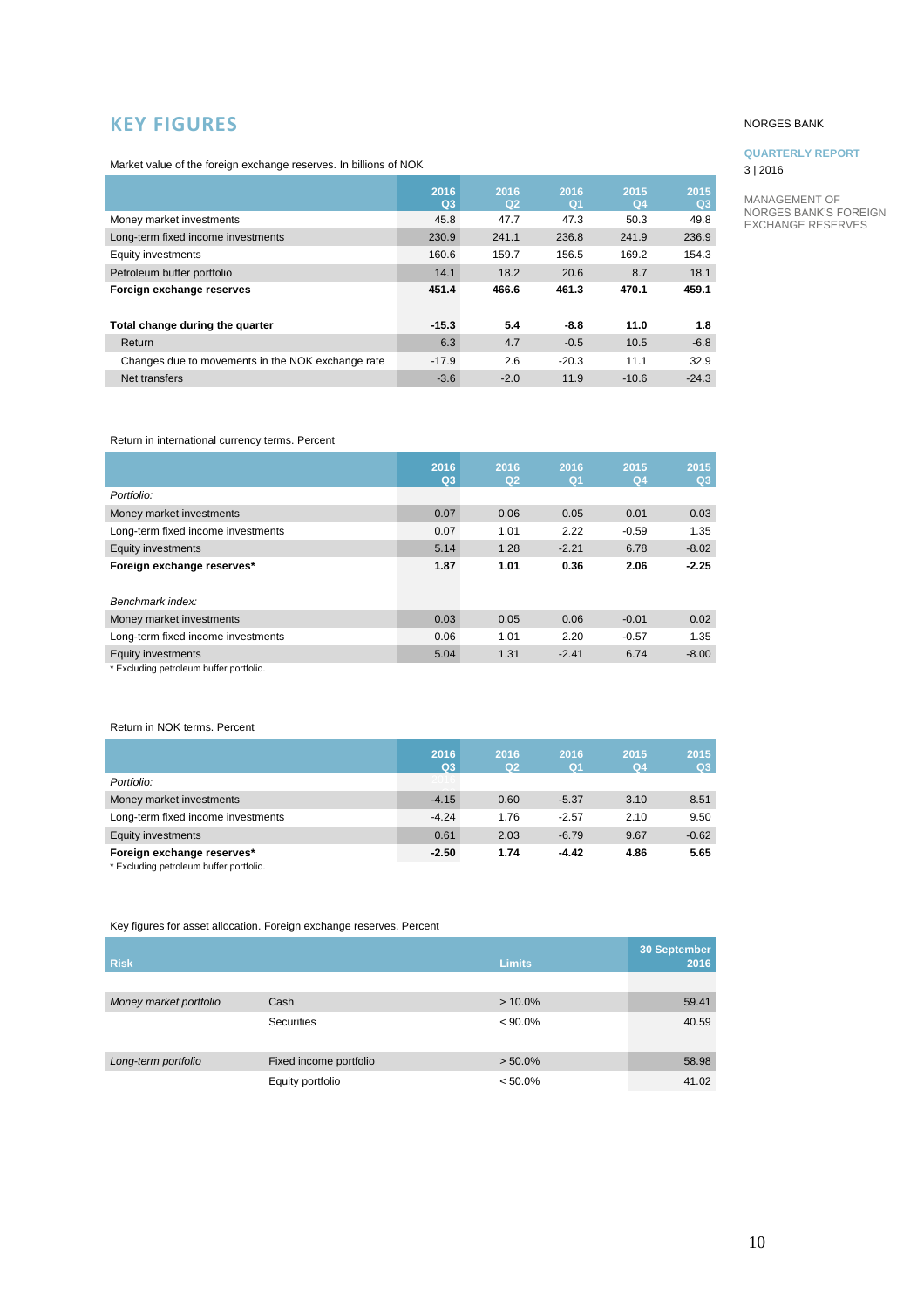Key figures at 30 September 2016. Annualised. In international currency terms

|                                                             | Past  | <b>Past</b> | Past    | Past      |
|-------------------------------------------------------------|-------|-------------|---------|-----------|
|                                                             | year  | 3 years     | 5 years | 10 years* |
| Foreign exchange reserves excl. petroleum buffer portfolio: |       |             |         |           |
| Gross annual return (percent)                               | 5.39  | 5.15        | 6.74    | 5.22      |
|                                                             |       |             |         |           |
| Money market investments:                                   |       |             |         |           |
| Portfolio return (percent)                                  | 0.19  | 0.12        | 0.13    |           |
| Benchmark return (percent)                                  | 0.13  | 0.08        | 0.09    |           |
| Excess return (percentage points)                           | 0.06  | 0.04        | 0.04    |           |
|                                                             |       |             |         |           |
| Realised absolute volatility (percent)**                    | 0.03  | 0.04        | 0.04    |           |
| Realised relative volatility (percentage points)**          | 0.05  | 0.04        | 0.04    |           |
| Information rate (IR)***                                    | 1.14  | 1.01        | 1.10    |           |
|                                                             |       |             |         |           |
| Long-term fixed income investments:                         |       |             |         |           |
| Portfolio return (percent)                                  | 2.71  | 3.62        | 3.03    | 4.31      |
| Benchmark return (percent)                                  | 2.70  | 3.69        | 2.87    | 4.02      |
| Excess return (percentage points)                           | 0.01  | $-0.06$     | 0.16    | 0.29      |
|                                                             |       |             |         |           |
| Realised absolute volatility (percent)**                    | 1.89  | 2.36        | 2.70    | 3.54      |
| Realised relative volatility (percentage points)**          | 0.03  | 0.08        | 0.27    | 1.58      |
| Information rate (IR)***                                    | 0.29  | $-0.86$     | 0.59    | 0.18      |
|                                                             |       |             |         |           |
| Equity investments:                                         |       |             |         |           |
| Portfolio return (percent)                                  | 11.19 | 8.97        | 14.40   | 5.65      |
| Benchmark return (percent)                                  | 10.85 | 8.74        | 14.13   | 5.55      |
| Excess return (percentage points)                           | 0.34  | 0.23        | 0.27    | 0.10      |
|                                                             |       |             |         |           |
| Realised absolute volatility (percent)**                    | 12.56 | 10.53       | 10.71   | 14.96     |
| Realised relative volatility (percentage points)**          | 0.21  | 0.16        | 0.16    | 0.41      |
| Information rate (IR)***                                    | 1.65  | 1.43        | 1.69    | 0.25      |

#### NORGES BANK

## **QUARTERLY REPORT** 3 | 2016

MANAGEMENT OF NORGES BANK'S FOREIGN EXCHANGE RESERVES

\* Pertains only to equities and long-term fixed income investments.<br>\*\* Realised volatility is a measure of the fluctuation in monthly return values, expressed here by the annualised empirical standard deviation.<br>Absolute/r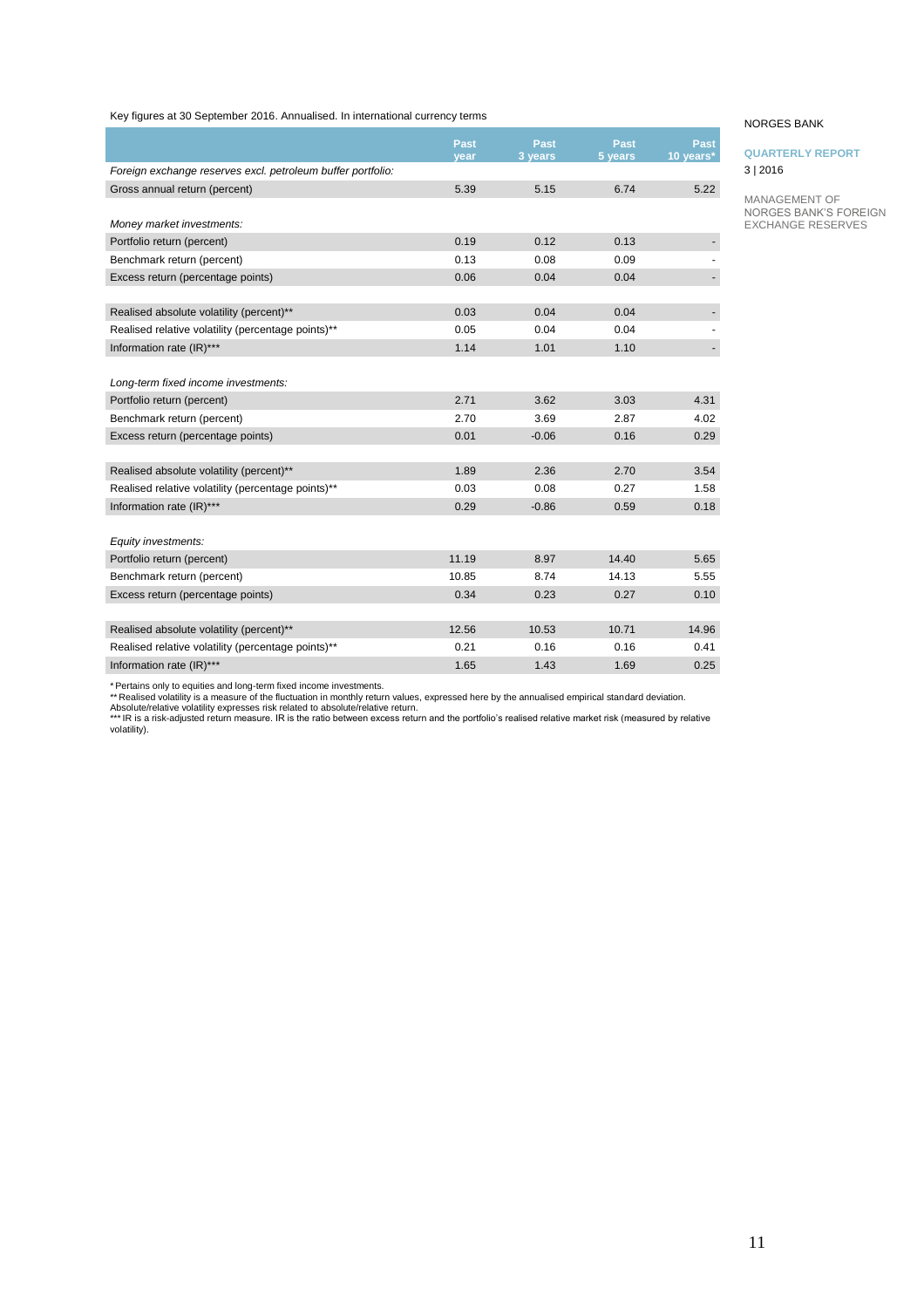# <span id="page-11-0"></span>**FINANCIAL REPORTING**

## <span id="page-11-1"></span>**Income statement**

| <b>Amounts in millions of NOK</b>                                             | 2016<br>$Q_3$ | 2016<br>Q2 | 2016<br>so far | 2015<br>total |
|-------------------------------------------------------------------------------|---------------|------------|----------------|---------------|
| <b>NET INCOME FROM FINANCIAL INSTRUMENTS</b>                                  |               |            |                |               |
| Net income/expenses – gains/losses from:                                      |               |            |                |               |
| Equities and units                                                            | 6475          | 1842       | 2914           | 10 221        |
| Bonds and other fixed income instruments                                      | $-197$        | 2892       | 7570           | 2 5 7 3       |
| <b>Financial derivatives</b>                                                  | 10            | -8         | 5              | $-29$         |
| Secured lending                                                               | 35            | 37         | 94             | 69            |
| Interest income/expense from deposits/short-term borrowing                    | 1             |            | 2              | -8            |
| Tax expense                                                                   | $-27$         | $-17$      | $-72$          | $-42$         |
| Other financial income/expenses                                               |               | 4          | 6              |               |
| Net income from financial instruments<br>before foreign exchange gains/losses | 6 2 9 8       | 4750       | 10 519         | 12 785        |
| Foreign exchange gains/losses                                                 | $-17903$      | 2648       | $-355584$      | 53 699        |
| Net income from financial instruments                                         | $-11605$      | 7 3 9 8    | $-25065$       | 66 484        |

## **Balance sheet**

| <b>Amounts in millions of NOK</b>        | 30 Sep. 2016   | 30 Jun. 2016   |
|------------------------------------------|----------------|----------------|
| <b>FINANCIAL ASSETS</b>                  |                |                |
| Deposits in banks                        | 15 7 84        | 18 533         |
| Secured lending                          | 59 071         | 61 110         |
| Unsettled trades                         | 1 2 5 8        | 2 3 7 4        |
| Equities and units                       | 147 592        | 155 112        |
| <b>Equities lent</b>                     | 13 060         | 4786           |
| Bonds and other fixed income instruments | 250 548        | 261 178        |
| <b>Financial derivatives</b>             | 11             | $\overline{7}$ |
| Other financial assets                   | 929            | 2464           |
| <b>Total financial assets</b>            | 488 253        | 505 564        |
|                                          |                |                |
| <b>FINANCIAL LIABILITIES</b>             |                |                |
| Secured borrowing                        | 1 1 3 5        | 927            |
| Unsettled trades                         | 34 384         | 36 565         |
| <b>Financial derivatives</b>             | $\overline{4}$ |                |
| Other financial liabilities              | $\blacksquare$ |                |
| <b>Total financial liabilities</b>       | 35 523         | 37 492         |
| Total foreign exchange reserves          | 452 730        | 468 072        |

## <span id="page-11-2"></span>**Notes**

**Note 1** Accounting policies, significant estimates and critical accounting judgements

These financial statements and notes pertain solely to Norges Bank's foreign exchange reserves at 30 September 2016. Pursuant to Section 30, second paragraph, of the Norges Bank Act, the financial statements of Norges Bank have been prepared in accordance with the Accounting Act and the Regulation concerning annual financial reporting for Norges Bank, which has been laid down by the Ministry of Finance. The regulation requires that Norges Bank's financial statements are prepared in accordance with International Financial Reporting Standards (IFRS) as endorsed by the EU. For a description of accounting policies and methods of computation, see Norges Bank's annual financial statements for 2015. Financial reporting for Norges Bank's

#### NORGES BANK

## **QUARTERLY REPORT** 3 | 2016